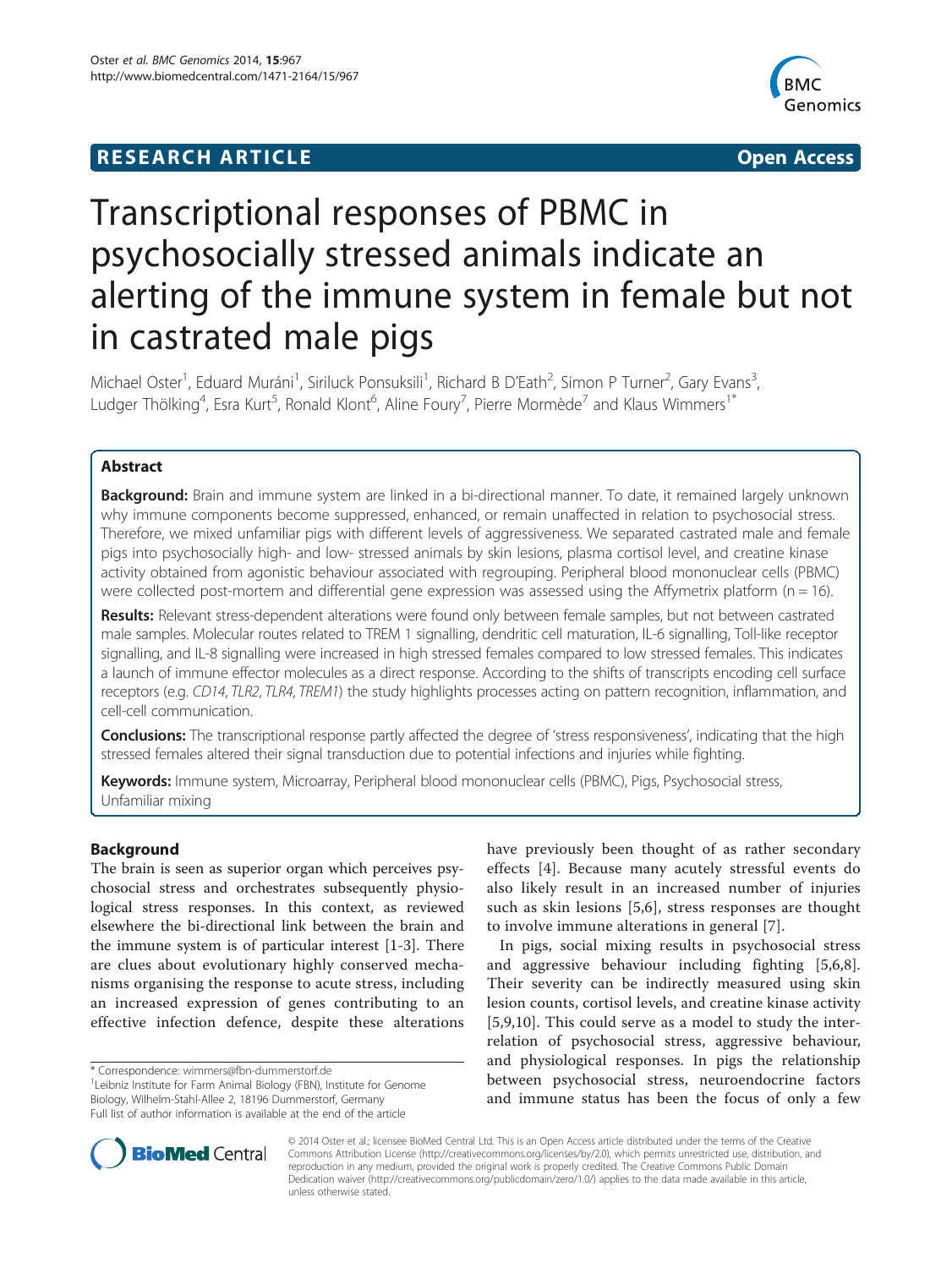<span id="page-1-0"></span>scientific studies using a variety of different stressors. In response to stress, some aspects of immune status became suppressed, enhanced, or remained unaffected. For example, in piglets a 2 h daily social isolation caused a reduction in lymphocyte proliferation [[11\]](#page-9-0), whereas 14 d of crowding and heat caused an increased NK cytotoxicity [[12\]](#page-9-0). Further, social status was identified to be important with respect to lymphocyte proliferation and antibody production [[13,14\]](#page-9-0). Whereas social stress due to crowding decreased cortisol levels [\[12\]](#page-9-0), mixing stress either increased cortisol levels [[5\]](#page-9-0) or remained them unaltered in dominant pigs [\[14\]](#page-9-0). These inconsistent findings may reflect the need to distinguish between acute and chronic stressors and other factors like age, social status and genetics. Accordingly, a genetic component of postmixing aggressiveness was estimated in grower-stage pigs [[10,15,16\]](#page-9-0). Further, there are a few microarray experiments which provide insight into transcriptional responses following psychosocial stress in adrenal gland [[17](#page-9-0)] and liver tissue [\[18\]](#page-9-0). It appeared that psychosocial stress provoked expression patterns similar to those induced by ACTH stimulation. In particular, psychosocially high-stressed animals altered transcripts associated with catecholamine degradation, energy mobilizing processes, cholesterol accumulation and cholesterol biosynthesis. Furthermore, the analyses identified transcripts which may have responded to sympathoadrenal stimulation (e.g. GAL, GALP).

In our current study, the skin lesion score and stress parameters following a mixing experiment [\[5](#page-9-0)] were considered to reflect individual psychosocial stress levels. We investigated transcriptional responses in peripheral blood mononuclear cells (PBMC), a tissue representing a critical component of the immune system. Gene expression profiles of animals divergent for psychosocial stress level indicate an alerting of the immune system in female pigs but not in castrated males.

# Methods

#### Animals, balanced mixing, sample collection

In order to identify pigs differing in their stress level, a mixing experiment was conducted which was described recently in detail by D'Eath et al. [\[5\]](#page-9-0). Animal care and tissue collection procedures followed the guidelines of the German Law of Animal Protection, and the experimental protocol was approved by the Institutional Animal Care and Use Committee (IACUC) of the Leibniz Institute for Farm Animal Biology (FBN). This study was based on phenotypic records and gene expression profiling done with castrated male and female finishing pigs. In fact, progeny (n = 271) derived from a crossbreed including Landrace, Large White, Duroc (sows) and Pietrain (boars) was bred (Figure 1) and reared commercially on slatted floors. Male animals were castrated at 4 days post-natum. At approximately 10 weeks of age, the pigs were assigned

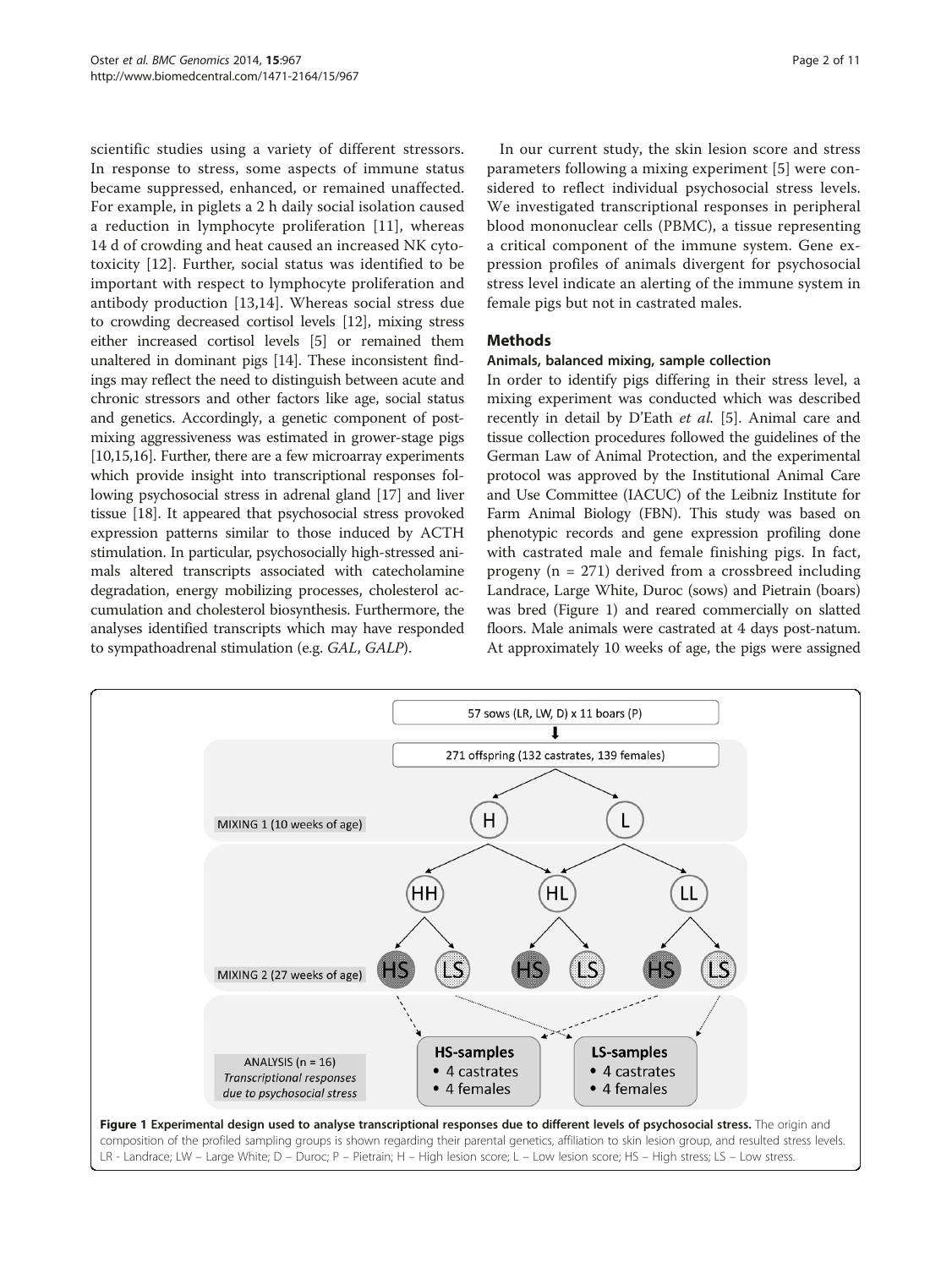<span id="page-2-0"></span>to new single-sex groups of eight or ten animals (Figure [1](#page-1-0): MIXING 1). These groups were balanced for weight and unfamiliarity in order to minimize these determinants of aggressiveness in pigs [\[19,20\]](#page-9-0). Thereby, standardized weight and unfamiliarity did likely contribute to uncover aggressive behaviour to a larger extent. Animals were housed in standardized conditions. Immediately before and at 24 hrs after mixing, skin lesions were counted. Thereby, the body was divided into front (head, neck, shoulder, and front legs), middle (flanks, and back) and rear (rump, hind legs, and tail) sections [\[9](#page-9-0)]. Changes in skin lesions pre- to post-mixing reflect the involvement in fighting and aggressive behaviour [[9,10](#page-9-0)]. For each mixing group the cut-off criteria for the total lesion score was individually calculated (pre- to post-mixing). Thereby, also the distribution of skin lesion scores in each group was estimated. Half of the pigs were designated as high skin lesion score group (H) (those with front lesions above average; mean in H:  $60.6 \pm 23.4$ ) and the remaining half was designated as low skin lesion score group (L) (those with front lesions below average, mean in L:  $27.5 \pm 12.4$ ), respectively. The first mixing revealed a mean total skin lesion score (mean  $\pm$  SEM) of 140.9  $\pm$  57.5 in H animals and of  $98.6 \pm 39.2$  in L animals, respectively. The pigs remained in the established mixing groups until they reached 110 kg live weight corresponding to approximately 27 weeks of age. Here, the pigs were assigned to mixing groups based on their previous skin lesion score group (Figure [1](#page-1-0): MIXING 2), as they were loaded onto a vehicle for a 270 km transport to the abattoir. In detail, single-sex groups were built by mixing four pigs from one rearing group and four pigs from another rearing group. Thus, H pigs were mixed with H pigs resulting in a HH batch, H pigs were mixed with L pigs resulting in a HL batch, or L pigs were mixed with L pigs resulting in a LL batch. Skin lesions were counted before mixing and after slaughter on the carcass and the skin lesion score was calculated (Table 1). In all these batches animals with high and low lesion scores were observed. Apparently, high and low levels of psychosocial stress (HS – High

Table 1 Phenotype data of the analysed animals

stress; LS – Low stress) were induced independently from the initial mixing group. In detail, the second mixing revealed a skin lesion score (mean ± SEM) on HS and LS animals originated from the HH mixing of  $164.3 \pm 42.7$ and  $34.5 \pm 17.6$ , respectively, and a skin lesion score on HS and LS animals originating from LL mixing of 99.8  $\pm$ 44.1 and  $24.0 \pm 4.1$ , respectively. In order to limit bias due to circadian fluctuation of cortisol levels, pigs were slaughtered between 0600 and 0800 h in the next morning. Pigs were moved from lairage pens and stunned by means of  $CO<sub>2</sub>$  gas and exsanguinated. Trunk blood was collected and stored on ice. Based on parameters of stress levels (Table 1), those animals were selected for gene expression profiling which represented extremes within mixing groups (Figure [1](#page-1-0): ANALYSIS). Overall, the experimental design covered four slaughter days. Animals selected for microarray analyses were balanced for slaughter day. Each sampling group was represented by 4 castrates and 4 females.

#### Physiological parameters

Cortisol levels were measured with the automated analyser Centaur (Siemens Healthcare Diagnostics S.A.S., Saint Denis, France). A kit designed for human serum that we validated for pig serum was used. The intra- and interassay coefficients of variation (%) were 3.4 and 8.0, respectively. The creatine kinase activity was measured with a clinical biochemistry automat (COBAS-MIRA Plus, Roche Diagnostics). The intra- and inter-assay coefficients of variation (%) were 1.04 and 1.44, respectively. Both progesterone and 17β-Estradiol were analysed with a commercial enzyme-linked immunosorbent assay (ELISA) purchased from IBL International GmbH, Hamburg, Germany.

#### RNA isolation, target preparation and hybridization

In total, 16 samples (balanced for mixing group) were selected for subsequent analyses. Using 4 ml of blood, peripheral blood mononuclear cells (PBMC) were isolated by centrifugation on a Histopaque (Sigma-Aldrich, Taufkirchen, Germany) density gradient. Total RNA

| Table T Phenotype data of the analysed animals |                      |                   |                  |                    |           |  |  |  |  |
|------------------------------------------------|----------------------|-------------------|------------------|--------------------|-----------|--|--|--|--|
| Parameter                                      | <b>HSF</b>           | <b>HSM</b>        | LSF              | LSM                | p-value # |  |  |  |  |
| Skin lesions §                                 |                      |                   |                  |                    |           |  |  |  |  |
| Front                                          | $72.0 + 16.5$        | $65.0 + 22.0$     | $7.5 + 1.3$      | $16.0 + 6.8$       | < 0.001   |  |  |  |  |
| Mid                                            | $60.0 \pm 23.0$      | $45.8 \pm 22.5$   | $12.8 \pm 3.0$   | $19.5 + 11.7$      | < 0.05    |  |  |  |  |
| Rear                                           | $78.0 + 16.9$        | $7.8 + 2.6$       | $5.5 + 1.3$      | $8.5 + 2.5$        | >0.10     |  |  |  |  |
| Total                                          | $160.0 + 47.9$       | $118.5 \pm 46.7$  | $25.8 \pm 3.8$   | $44.0 \pm 13.2$    | < 0.01    |  |  |  |  |
| Creatinekinase (U/l)                           | $11543.0 \pm 3270.5$ | $9232.0 + 1430.8$ | $2062.5 + 356.5$ | $2904.5 \pm 260.5$ | < 0.001   |  |  |  |  |
| Cortisol (ng/ml)                               | $65.2 \pm 8.50$      | $72.5 \pm 6.3$    | $50.7 + 6.7$     | $59.0 + 7.0$       | < 0.10    |  |  |  |  |
|                                                |                      |                   |                  |                    |           |  |  |  |  |

Values are displayed as mean ± SEM; n =8; balanced for mixing groups; # effects for stress level but not for sexes; p-value (2 tailed) of a two sample t-test reflecting differences between animals with high stress level and low stress level; § skin lesions in body sections: front (head, neck, shoulders, and front legs), middle (flanks and back), and rear (rump, hind legs, and tail).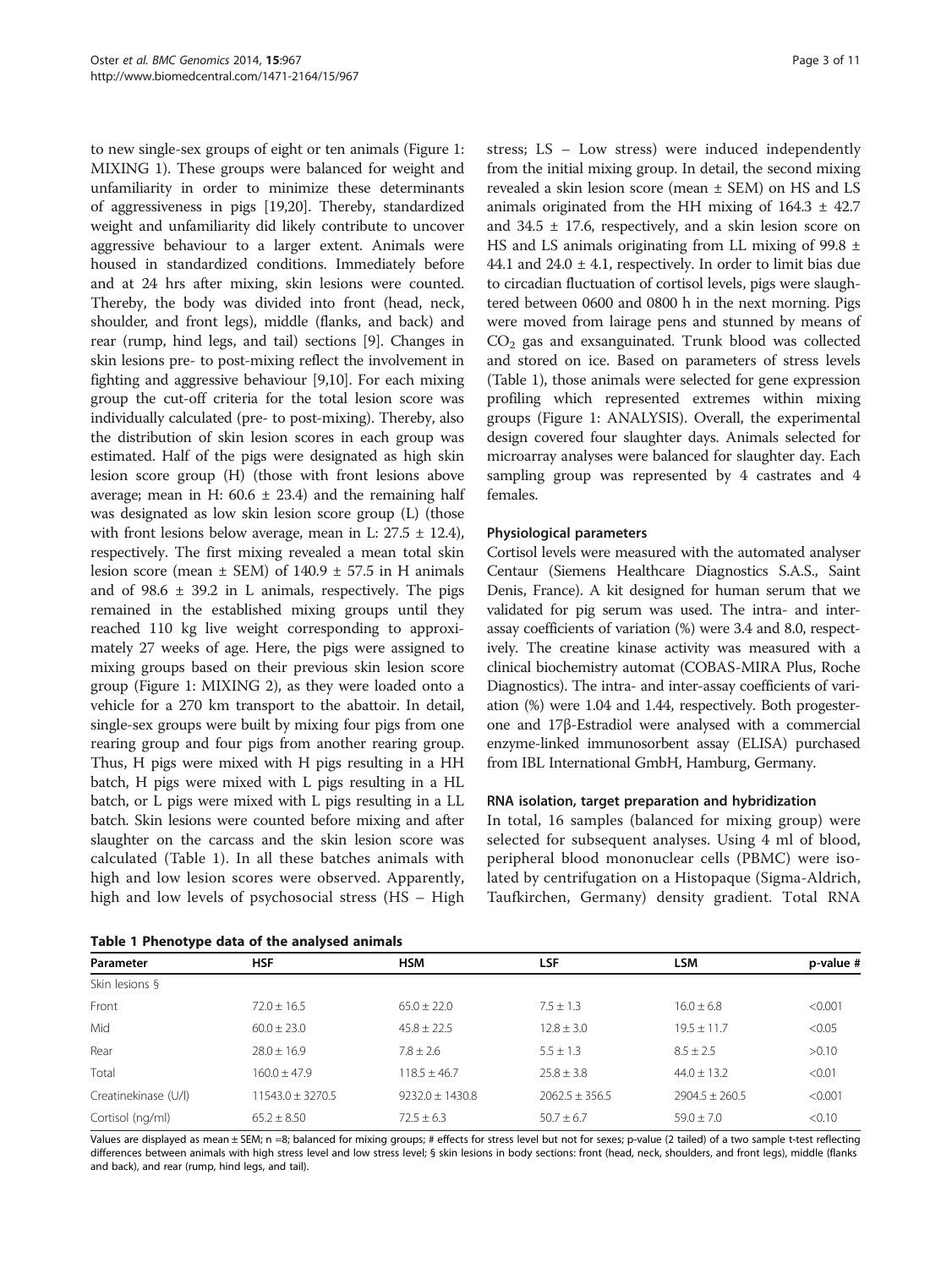was isolated from individual PBMC-samples using the column-based NucleoSpin RNA II Kit (MACHEREY-NAGEL, Düren, Germany). RNA integrity was checked by a 2100 Bioanalyser (Agilent) and agarose gels containing ethidium bromide. RNA concentration was measured by a NanoDrop ND-1000 spectrometer (PEQLAB, Erlangen, Germany). The absence of genomic DNA was checked by a PCR amplification of the porcine GAPDH gene (forward primer 5'-AAGCAGGGATGATGTTCTGG-3'; reverse primer 5'-ATGCCTCCTGTACCACCAAC-3'). All samples were stored at −80°C until downstream analyses was performed. For the microarray experiments individual biotin-labelled cRNA was synthesized by the GeneChip 3' Express Kit (Affymetrix, Santa Clara, CA, USA). According to the manufacturer's protocol the cRNA was fragmented and hybridized on Affymetrix GeneChip porcine 24 k Arrays. After a washing and staining procedure the arrays were scanned (Affymetrix, Santa Clara, CA, USA).

# Data analyses

In total, 15 of 16 arrays passed the appropriate quality control criteria as previously proposed [[21\]](#page-9-0). The data was GC-RMA normalized (Log2). In order to improve statistical power by excluding inappropriate probe-sets [[22\]](#page-9-0), the data was filtered by the MAS5 algorithm. Those probe-sets expressed in less than 50% per experimental group were skipped. Further, those probe-sets which revealed a small SD (SD <0.20) were excluded from further data processing, because the corresponding transcripts were not likely to show altered mRNA abundances. Finally, probe-sets which showed a mean less than 2.5 were skipped. In order to evaluate relative changes of mRNA abundances, a variance analyses was performed (SAS Institute, Cary, NC, USA), including individual and combined effects represented by stress level, sex, slaughter batch, mixing group, and stress level\*sex  $(V_{ijkl} = \mu +$ stress level<sub>i</sub> + sex<sub>i</sub> + slaughter batch<sub>k</sub> + mixing group<sub>l</sub> + (stress level\*sex)<sub>ij</sub> + error<sub>ijkl</sub>). In order to account for multiple testing p-values were converted to a set of

q-values [\[23\]](#page-9-0). The level of significance was set at  $p \le 0.05$ and q ≤0.25. The raw data has been deposited in a MIAME compliant database, the National Center for Biotechnology Information Gene Expression Omnibus [\(www.](http://www.ncbi.nlm.nih.gov/geo) [ncbi.nlm.nih.gov/geo](http://www.ncbi.nlm.nih.gov/geo)) (accession number: [GSE44992]).

# Pathway analyses

The probe-sets were annotated by EnsEMBL Susscrofa 9 [[24\]](#page-9-0). In order to unravel putative pathways associated with altered mRNA abundances in porcine PBMC cells, gene lists obtained from the microarray analyses were evaluated with 'Ingenuity Pathway Analysis' (IPA release winter 2012, Ingenuity Systems, Redwood City, CA, USA). The significance of association between dataset and pathway analysis was calculated according to the Benjamini-Hochberg correction implemented in IPA ( $p \leq 0.05$ ).

# Quantitative real-time PCR

Total transcript levels of selected target (CCR1, CD14, TLR2, TLR4, and TREM1) and reference genes (HPRT1, PPIA, RPL32) were quantified by real-time qPCR (Table 2). In total, 15 individual PBMC mRNA samples were analysed in duplicate. First-strand cDNA was synthesized from 2 μg of total RNA (n =15) using random primers and oligo d(T) 13VN in the presence of Superscript II reverse transcriptase (Invitrogen, Karlsruhe, Germany). The analyses were performed on a LightCycler 480 system using LightCycler 480 SYBR Green I Master (Roche, Mannheim, Germany). The amplification was conducted in duplicate according to manufacturer's instructions. Reactions were performed in a final volume of 10 μl using 5.0 μl of LightCycler 480 SYBR Green I Master, 2.0 μl of Aqua dest., 10 μM (0.5 μl) of each primer (Table 2) and 40 ng (2 μl) cDNA. The temperature profiles comprised an initial denaturation step at 95°C for 10 min and 40 cycles consisting of denaturation at 95°C for 15 s, annealing at 60°C for 10 s and extension/fluorescence acquisition at 72°C for 15 s. For all the assays threshold cycles were converted to copy numbers using a standard curve

| Table 2 Primer used to verify microarray experiments by qPCR |  |
|--------------------------------------------------------------|--|
|--------------------------------------------------------------|--|

| Gene symbol      | Sequence 5' - 3' For           | Sequence 5' - 3' Rev           | Size (bp) |
|------------------|--------------------------------|--------------------------------|-----------|
| CCR1             | CATTCCAGAAGATTGGGACAA          | <b>TGGCTCCAGGCTCATAGTAGA</b>   | 182       |
| CD14             | GAGGTGGCAGAGTTCAAAGAG          | CATGGTCGATAAGGTCCTCAA          | 196       |
| TLR <sub>2</sub> | TAAGTTGAAGACGCTCCCAGA          | ACAGGAAGTCACAGGAGCAGA          | 167       |
| <b>TI R4</b>     | <b>CTCTGCCTTCACTACAGAGA</b>    | <b>TTGAGTCGTCTCCAGAAGAT</b>    | 323       |
| TREM1            | GGGAGAGACCCTGAATGTGA           | ATCTTCCCCACCTGGACTTTA          | 156       |
| HPRT1*           | <b>GTGATAGATCCATTCCTATGACT</b> | <b>TGAGAGATCATCTCCACCAATTA</b> | 104       |
| $PPIA*$          | GATTTATGTGCCAGGGTGGT           | CITGGCAGTGCAAATGAAAA           | 179       |
| RPI 32*          | AGCCCAAGATCGTCAAAAAG           | <b>TGTTGCTCCCATAACCAATG</b>    | 165       |

CCR1 - chemokine (C-C motif) receptor 1; CD14 - CD14 molecule; TLR2 - toll-like receptor 2; TLR4 - toll-like receptor 4; TREM1 - triggering receptor expressed on myeloid cells 1 precursor; HPRT1 – hypoxanthine phosphoribosyltransferase 1; PPIA – peptidylprolylisomerase A (cyclophilin A); RPL32 – ribosomal protein 32; \* reference gene.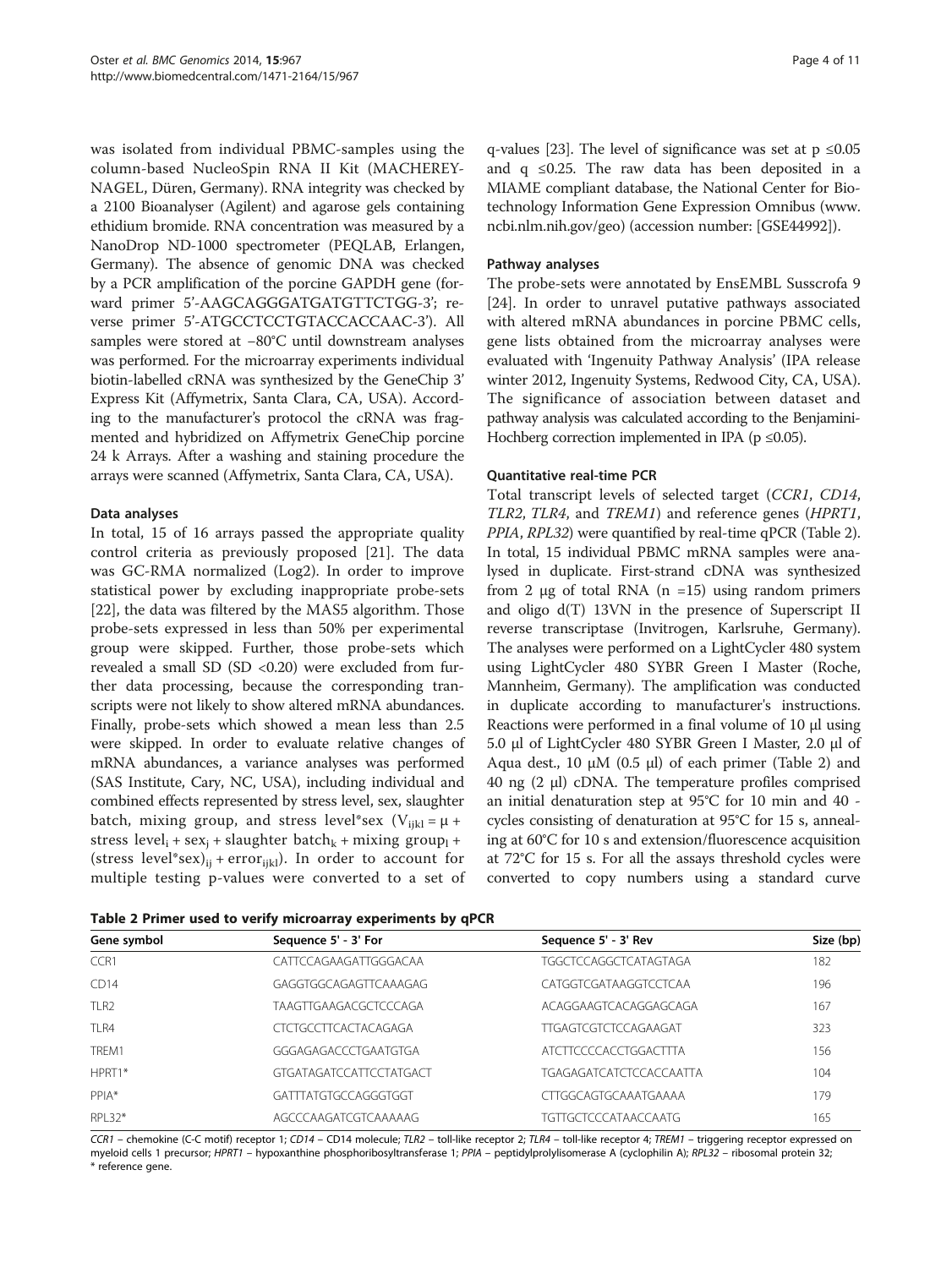<span id="page-4-0"></span>generated by amplifying serial dilutions of an external PCR standard  $(10^7 - 10^2$  copies). At the completion of the amplification protocol, all samples were subjected to melting curve analyses and gel electrophoresis to verify the absence of any non-specific product. To account for variation in RNA input and efficiency of reverse transcription the calculated mRNA copy numbers were factorial normalized. In particular, a ratio between mean expression values of individual sample and its stress-group was computed for each of the three housekeeping genes. Subsequently, these ratios were averaged and used as normalization factor. The Fold change (FC) was computed as a ratio between normalized expression values of HS and LS samples. Data were analysed using the PROC MIXED, including effects of stress level, sex, slaughter batch, mixing group, and stress level\*sex (SAS Institute, Cary, NC). The level of significance was set at  $p \le 0.05$ .

# Results

The samples used in this study were selected from a larger animal experiment [[5\]](#page-9-0). In order to study transcriptional responses and to obtain molecular markers for stress levels in pig herds, different levels of psychosocial stress were induced by mixing unfamiliar pigs with different temperaments. Animals were assigned as either psychosocially high stressed (HS;  $n = 8$ ) or psychosocially low stressed (LS; n =8) to create two microarray experimental groups to analyse their transcriptional patterns in porcine PBMC. Mixing unfamiliar pigs affected physical and physiological parameters of psychosocial stress in the expected way: The skin lesion score was higher in HS than in LS animals and the physiological stress parameters creatine kinase activity and plasma cortisol level were elevated in HS compared to LS animals (Table [1\)](#page-2-0). These issues reflect damage to muscle fibres due to strenuous physical activity and the resulting adrenal response due to psychosocial stress, respectively. Interestingly, differences between the measured parameters were sex-independent.

In total the microarray analyses identified 12,830 expressed probe-sets (~53%) according to MAS5 filtering. Further filtering steps based on the variability and strength of expression revealed 8,029 probe-sets for further analyses. These probe-sets represented 5,776 genes [\[24](#page-9-0)].

#### Unaltered transcriptional patterns due to stress level

The analysis revealed 706 probe-sets with an altered mRNA abundance at  $p \leq 0.05$  that correspond to q-values ranging between 0.24 and 0.36. Indeed, only 2 probe-sets (Ssc.13877.1.A1\_at and Ssc.3445.1.S1\_at, annotated as Trip11 and ARL4C, respectively) appeared to be altered in HS samples compared to LS samples at q <0.25. However, in order to get a first hint about transcriptional differences due to stress response, we uploaded this particular gene list (p  $\leq$ 0.05; q  $\leq$ 0.36) to IPA. HS and LS samples showed deviations within numerous immune pathways  $(HS > LS)$ , including TREM1 signalling, dendritic cell maturation, Toll-like receptor signalling, and IL-6 signalling. Thus, these processes might represent transcriptional alterations which were only pronounced in a particular subgroup of the dataset. Thereupon, we examined the variance component stress level\*sex to unravel the subtle modifications of the gene expression machinery.

#### Sex-dependent mRNA alterations due to stress level

The variance analyses revealed differences in mRNA abundances due to stress level interacting with sex (Figure 2). In particular, relevant stress-dependent alterations were

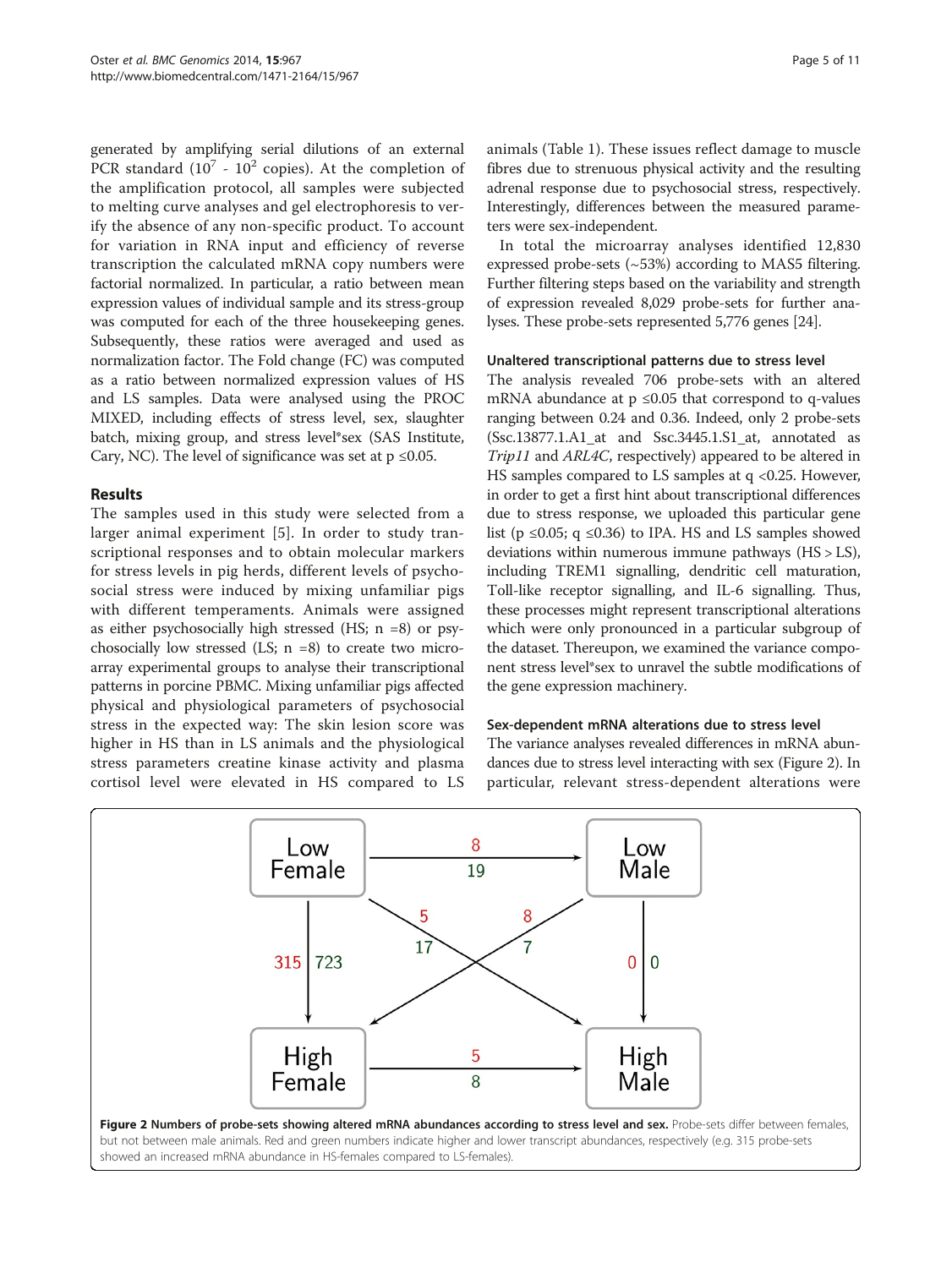<span id="page-5-0"></span>Table 3 Ingenuity pathway analysis of transcripts with higher expression between High-stressed females and Low-stressed females

| Canonical pathway            | Expression p-value |          | Involved genes with altered mRNA abundances |                   |         |                   |                   |         |            |                  |          |               |          |         |               |
|------------------------------|--------------------|----------|---------------------------------------------|-------------------|---------|-------------------|-------------------|---------|------------|------------------|----------|---------------|----------|---------|---------------|
| Dendritic cell maturation    | HSF > LSF          | 6.20E-04 | Gene symbol                                 | CD <sub>1</sub> D | ICAM1   | IL <sub>1</sub> B | IL1RN             | JAK2    | MYD88      | TLR <sub>2</sub> | TLR4     | TNFRSF1A      | TNFRSF1B | TRD@    | <b>TYROBP</b> |
|                              |                    |          | Fold Change                                 | $+1.74$           | $+1.56$ | $+2.35$           | $+3.07$           | $+1.69$ | $+1.85$    | $+1.82$          | $+3.71$  | $+1.43$       | $+1.79$  | $+1.81$ | $+1.92$       |
| IL-6 signaling               | HSF > LSF          | 7.69E-03 | Gene symbol                                 | A2M               | CD14    | CSNK2A1           | IL <sub>1</sub> B | IL1RN   | JAK2       | TNFRSF1A         | TNFRSF1B |               |          |         |               |
|                              |                    |          | Fold Change                                 | $+3.00$           | $+3.89$ | $+1.38$           | $+2.35$           | $+3.07$ | $+1.69$    | $+1.43$          | $+1.79$  |               |          |         |               |
| IL-8 signaling               | HSF > LSF          | 4.67E-02 | Gene symbol                                 | GNG10             | ICAM1   | MYL2              | PTGS2             | RHOQ    | <b>SRC</b> | TEK              | VASP     |               |          |         |               |
|                              |                    |          | Fold Change                                 | $+1.70$           | $+1.56$ | $+1.49$           | $+2.62$           | $+2.13$ | $+1.51$    | $+2.12$          | $+1.26$  |               |          |         |               |
| Toll-like receptor signaling | HSF > LSF          | 1.83E-02 | Gene symbol                                 | CD14              | LY96    | MYD88             | TLR2              | TLR4    |            |                  |          |               |          |         |               |
|                              |                    |          | Fold Change                                 | $+3.89$           | $+1.43$ | $+1.85$           | $+1.82$           | $+3.71$ |            |                  |          |               |          |         |               |
| TREM 1 signaling             | HSF > LSF          | 3.22E-05 | Gene symbol                                 | CASP1             | ICAM1   | IL1B              | JAK2              | MYD88   | TLR2       | TLR4             | TREM1    | <b>TYROBP</b> |          |         |               |
|                              |                    |          | Fold Change                                 | $+1.70$           | $+1.56$ | $+2.35$           | $+1.69$           | $+1.85$ | $+1.82$    | $+3.71$          | $+2.80$  | $+1.92$       |          |         |               |

P-value: significance of association between dataset and IPA according to Benjamini-Hochberg multiple testing correction; Details regarding involved genes were displayed in Additional file [1.](#page-9-0)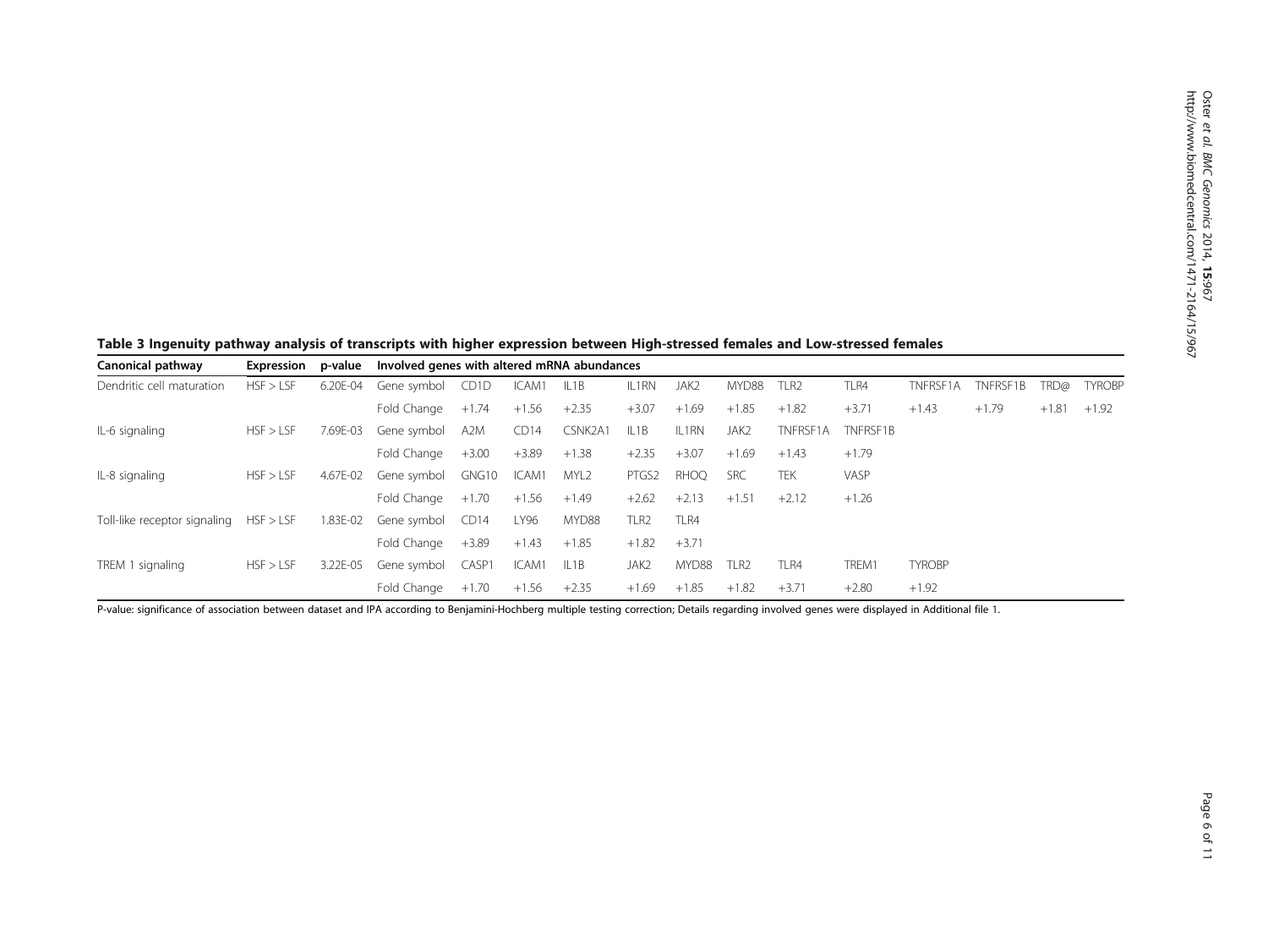<span id="page-6-0"></span>only found between female samples: Comparing HSfemales and LS-females 1,038 probe-sets differed significantly (315 probe-sets: HS-females > LS-females). The magnitude of differential expression (fold change - FC) ranged between 18.8 (HS-females > LS-females) and −4.2 (HS-females < LS-females). According to IPA a set of immunological pathways were found to differ due to stress level among female samples. The top pronounced pathways which differed in transcript levels are displayed in Table [3](#page-5-0) and Additional file [1](#page-9-0). Genes associated with TREM 1 signalling, dendritic cell maturation, IL-6 signalling, Toll-like receptor signalling, and IL-8 signalling showed an increased mRNA abundance in HS-females. No single pathway was found to be increased in LS-females using Benjamini-Hochberg multiple testing corrections.

Despite pronounced differences in their stress level (Table [1](#page-2-0)), the comparisons between male samples revealed no alterations regarding their expression profiles (HSmales = LS-males). Moreover, the remaining comparisons between females and males revealed only marginal transcriptional differences (Figure [2](#page-4-0)).

All probe-sets found to differ due to the variance component stress level\*sex were clustered (Figure 3) to estimate the relationship of the appearing subgroups (HS-females, HS-males, LS-females, and LS-males). The analyses identified the transcriptional responses of HS-female samples as most distant compared to LS-females and male samples. Hence, the alteration of immunological pathways between female samples was considered a specific transcriptional response of HS-females.

# Alterations in mRNA abundances of selected cell surface receptors

A variety of transcripts encoding immune receptors (CCR1, CCRL2, CD1D, CD14, CD19, CR2, CXCR7, IL13RA1, IL27RA, IL6R, IL7R, TLR2, TLR4, TNFRSF1, TNFRSF1B, TRAF5, TREM1) showed different mRNA abundances dependent on the affiliation to either the HS or LS group in females but not in males (Table [4](#page-7-0)). In order to validate the microarray experiment, 5 selected transcripts encoding cell surface receptors associated with immune functions were analysed by qPCR: CCR1, CD14,

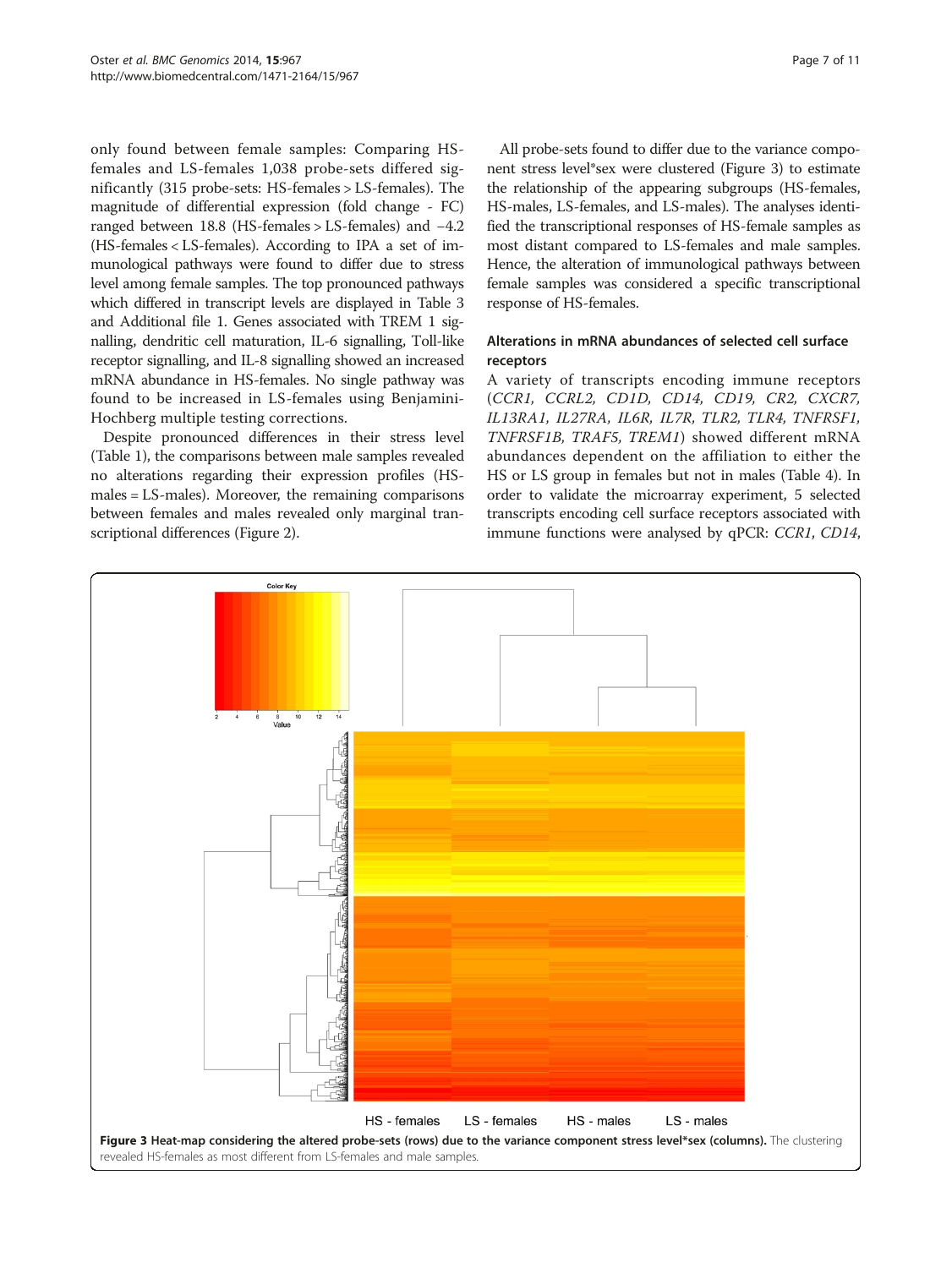| Gene symbol       | Comparison | Microarray |         |             |         |  |  |  |  |  |
|-------------------|------------|------------|---------|-------------|---------|--|--|--|--|--|
|                   |            | p-value    | q-value | Expression  | FC      |  |  |  |  |  |
| CCRL <sub>2</sub> | Females    | < 0.05     | < 0.25  | HSF > LSF   | $+2.22$ |  |  |  |  |  |
|                   | Males      | >0.10      | >0.25   | $HSM = LSM$ | $+1.02$ |  |  |  |  |  |
| CD <sub>1</sub> D | Females    | < 0.01     | < 0.25  | HSF > LSF   | $+1.74$ |  |  |  |  |  |
|                   | Males      | >0.10      | >0.25   | $HSM = LSM$ | $+1.19$ |  |  |  |  |  |
| CD19              | Females    | < 0.05     | < 0.25  | HSF < LSF   | $-2.70$ |  |  |  |  |  |
|                   | Males      | >0.10      | >0.25   | $HSM = LSM$ | $-1.05$ |  |  |  |  |  |
| CR <sub>2</sub>   | Females    | < 0.01     | < 0.25  | HSF < LSF   | $-3.13$ |  |  |  |  |  |
|                   | Males      | >0.10      | >0.25   | $HSM = LSM$ | $+1.01$ |  |  |  |  |  |
| CXCR7             | Females    | < 0.05     | < 0.25  | HSF < LSF   | $-2.83$ |  |  |  |  |  |
|                   | Males      | >0.10      | >0.25   | $HSM = LSM$ | $-1.54$ |  |  |  |  |  |
| IL13RA1           | Females    | < 0.01     | < 0.25  | HSF > LSF   | $+2.55$ |  |  |  |  |  |
|                   | Males      | >0.10      | >0.25   | $HSM = LSM$ | $+1.04$ |  |  |  |  |  |
| IL27RA            | Females    | < 0.01     | < 0.25  | HSF < LSF   | $-1.38$ |  |  |  |  |  |
|                   | Males      | >0.10      | >0.25   | $HSM = LSM$ | $+1.04$ |  |  |  |  |  |
| IL6R              | Females    | < 0.05     | < 0.25  | HSF < LSF   | $-1.34$ |  |  |  |  |  |
|                   | Males      | >0.10      | >0.25   | $HSM = LSM$ | $+1.08$ |  |  |  |  |  |
| IL7R              | Females    | < 0.05     | < 0.25  | HSF < LSF   | $-1.84$ |  |  |  |  |  |
|                   | Males      | >0.10      | >0.25   | $HSM = LSM$ | $+1.01$ |  |  |  |  |  |
| TNFRSF1A          | Females    | < 0.05     | < 0.25  | HSF > LSF   | $+1.43$ |  |  |  |  |  |
|                   | Males      | >0.10      | >0.25   | $HSM = LSM$ | $-1.03$ |  |  |  |  |  |
| TNFRSF1B          | Females    | < 0.05     | < 0.25  | HSF > LSF   | $+1.79$ |  |  |  |  |  |
|                   | Males      | >0.10      | >0.25   | $HSM = LSM$ | $-1.12$ |  |  |  |  |  |
| TRAF5             | Females    | < 0.05     | < 0.25  | HSF < LSF   | $-1.83$ |  |  |  |  |  |
|                   | Males      | >0.10      | >0.25   | $HSM = LSM$ | $+1.12$ |  |  |  |  |  |

<span id="page-7-0"></span>Table 4 Selected transcripts encoding immune receptors

Significance level was set at p <0.05 and q <0.25; CCRL2 – chemokine (C-C motif) receptor-like 2; CD1d – CD1d molecule; CD19 – CD19 molecule; CR2 – complement component receptor 2; CXCR7 – chemokine (C-X-C motif) receptor 7; IL13RA1 – interleukin 13 receptor, alpha 1; IL27RA – interleukin 27 receptor, alpha; IL6R – interleukin 6 receptor; IL7R – interleukin 7 receptor; TNFRSF1A – tumor necrosis factor receptor superfamily, member 1A; TNFRSF1B – tumor necrosis factor receptor superfamily, member 1B; TRAF5 – TNF receptor-associated factor 5; FC – Fold change.

TLR2, TLR4, and TREM1 (Table [5\)](#page-8-0). Regarding the microarray analysis, the mean expression values (log2) of the selected target and reference genes ranged between 3.94 and 15.06. Thus, the subset represented the distribution of expression values and highlighted the independence of expression variability and logarithmised mRNA abundances. Within the microarray experiment all selected transcripts showed significantly altered mRNA abundances between females (HS-females > LS-females), but not between male samples (q-values >0.25). The qPCR data confirmed the sex-specific expression pattern: 4 of 5 selected transcripts encoding cell surface receptors showed increased mRNA abundances in HS-females compared to LS-females. No alterations between the male samples were detected. Also the fold changes revealed a reliable dimension. Between microarray and qPCR data the

correlation coefficients were highly significant and ranged between 0.87 and 0.93. Taken together, the qPCR analyses indicated a reproducible analysis.

#### **Discussion**

Due to mixing unfamiliar pigs, different levels of psychosocial stress were induced. Transcriptional shifts in PBMC were evaluated via a microarray experiment to gain insights into the molecular routes directing effects of psychosocial stress to the immune status.

#### HS-females showed transcriptional responses to psychosocial stress

Studies in various mammalian species have clearly demonstrated that the immune response is sexually dimorphic [[25](#page-9-0)]. Here, the complex interactions between sex steroid environment, HPA axis hormones and the immune system appeared to be involved as reviewed elsewhere [\[26](#page-9-0)]. In particular, adult female mammals have greater humoral and cellular immunity than males. In male castrates the lack of androgen release interrupts the negative feedback within the HPA axis and might culminate in immunosuppressive effects following increased endogenous cortisol. Moreover, castration causes various immune alterations, including alterations in organ weight of both thymus and spleen [[27,28](#page-9-0)] and the number of mature T-cells [[28](#page-9-0)]. Hence, in our study remarkable alterations of porcine immune transcripts appeared due to the interaction between stress level and sex. Interestingly, the cluster analyses (Figure [3\)](#page-6-0) identified the HS-females as most separated among the female and male samples. Thus, our findings suggest that immune-associated adaptations occurred mainly in HS-females, where the resulting differences in gene expression are likely to represent transient rather than persistent processes. One may argue that the observed mRNA alterations might have their reason in the degree of sexual maturity. In fact, levels of sexual steroid hormones involved in the oestrous cycle impact on immune cell distribution [\[29](#page-9-0)-[31](#page-10-0)]. However, both 17β-estradiol (HS-females: 30.23 ± 7.90 pg/ml; LS-females:  $26.52 \pm 9.41$  pg/ml) and progesterone (HS-females:  $0.40 \pm 1$ 0.20 ng/ml; LS-females:  $0.29 \pm 0.21$  ng/ml) were found to be unaltered.

#### Stress and immunity

In order to understand apparently contrary results in the field of psychoneuroimmunology, a multidimensional approach was proposed, involving at least the factors social status, age, genetic background, investigated tissue, time of day, and particularly the stressor characteristics [[32](#page-10-0)]. Dhabhar [[32](#page-10-0)] concluded that a stressor mediated by endogenous hormones in physiological concentrations (e.g. cortisol [\[33\]](#page-10-0)) acting on an immune compartment naturally enriched with immune cells (e.g. blood, PBMC) will reveal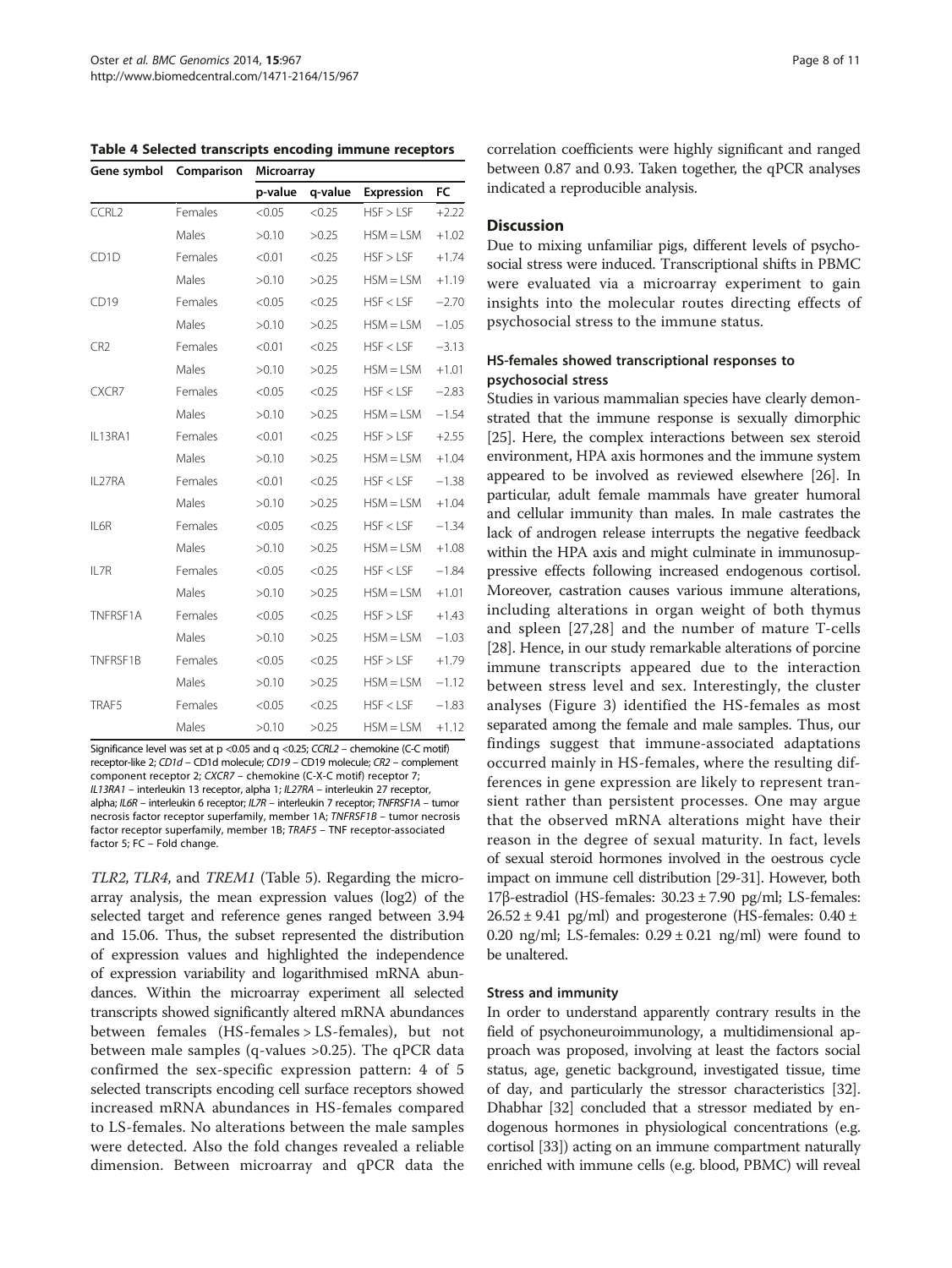| Gene symbol      | Comparison | <b>Microarray</b> |         |             |         | Real-time PCR # | Correlation ## |         |             |
|------------------|------------|-------------------|---------|-------------|---------|-----------------|----------------|---------|-------------|
|                  |            | p-value           | q-value | expression  | FC      | p-value         | expression     | FC      | coefficient |
| CCR1             | Females    | < 0.05            | < 0.25  | HSF > LSF   | $+2.60$ | < 0.10          | $HSF = LSF$    | $+1.81$ | $0.93***$   |
|                  | Males      | < 0.05            | >0.25   | $HSM = LSM$ | $+1.75$ | >0.10           | $HSM = LSM$    | $+1.23$ |             |
| CD14             | Females    | < 0.05            | < 0.25  | HSF > LSF   | $+3.89$ | < 0.05          | HSF > LSF      | $+1.88$ | $0.87***$   |
|                  | Males      | < 0.05            | >0.25   | $HSM = LSM$ | $+2.53$ | >0.10           | $HSM = LSM$    | $+1.11$ |             |
| TI <sub>R2</sub> | Females    | < 0.01            | < 0.25  | HSF > LSF   | $+1.82$ | < 0.05          | HSF > LSF      | $+1.34$ | $0.87***$   |
|                  | Males      | < 0.05            | >0.25   | $HSM = LSM$ | $+1.44$ | >0.10           | $HSM = LSM$    | $+1.10$ |             |
| TLR4             | Females    | < 0.05            | < 0.25  | HSF > LSF   | $+3.71$ | < 0.05          | HSF > LSF      | $+1.82$ | $0.88***$   |
|                  | Males      | < 0.10            | >0.25   | $HSM = LSM$ | $+1.85$ | >0.10           | $HSM = LSM$    | $+1.15$ |             |
| TREM1            | Females    | < 0.01            | < 0.25  | HSF > LSF   | $+2.80$ | < 0.01          | HSF > LSF      | $+3.51$ | $0.90***$   |
|                  | Males      | < 0.01            | >0.25   | $HSM = LSM$ | $+2.18$ | < 0.10          | $HSM = LSM$    | $+2.09$ |             |

<span id="page-8-0"></span>Table 5 Comparison of microarray and quantitative PCR (qPCR) results for selected transcripts, encoding immune receptors

Significance level was set at p <0.05 and q <0.25; FC - Fold change; # Values were calculated by factorial normalization on RPL32, PPIA and HPRT1 expression values; ## correlation of normalized expression values was calculated by Spearman (\*\*\* p < 0.0001).

immune enhancing effects. Indeed, the significantly increased molecular routes revealed by the pathway analyses (HS-females > LS-females) indicate that high psychosocial stress involves a preparation of the immune system in terms of an immune enhancement. However, it appears to be difficult to evaluate whether the observed mRNA alterations reflect bio-positive side effects in terms of immune resistance and immune tolerance [\[34,35](#page-10-0)].

It has been shown in numerous studies, that a response to psychosocial stress cumulated in adaptive mechanisms of different tissues and organs [[36](#page-10-0)], thereby affecting the immune system to face environmental challenges [[7,](#page-9-0)[37,38\]](#page-10-0). Consequently, the immune pathways found to be altered in HS-females compared to LSfemales (Table [3\)](#page-5-0) corresponded to both the innate and the adaptive immune mechanisms, including processes associated to pattern recognition and inflammation. In particular, cell surface receptors (Table [4\)](#page-7-0) showed both increased and decreased mRNA abundances in HSfemales, indicating a fine tuning of the immune system as response to the psychosocial challenge. Altering specific cell surface receptors in their transcript yields suggest that the socially stressed organism adapts its signal transduction in order to parry possible infections due to injuries while fighting [[39\]](#page-10-0).

Due to the intensive linkage between brain, behaviour, endocrine system, and immune system [\[40\]](#page-10-0), aggression has been found to activate both the hypothalamic-pituitary-axis (HPA) and the sympatho-adrenomedullar (SAM) system [[5](#page-9-0)[,41\]](#page-10-0). Subsequently, adaptive mechanisms are transmitted via humoral and cellular mediators (i.e. chemokines and cytokines) whose transcription and release are generated in narrow temporal confines in order to modulate various immune actions. Consequently, in our study the psychosocially high-stressed pigs had increased plasma cortisol at

slaughter, whereas transcriptional alterations of genes encoding secreted immune factors were observed only marginally (e.g. IL1B, IL1RN). These findings are consistent with previous results in rodents, when an exposure to a dominant mouse led to elevated corticosterone levels but unaffected circulating cytokines at sampling time [[42](#page-10-0)].

These observations lead to the general remark, that mRNA alterations of secreted immune factors contribute to the phenomenon 'stress response' while possible differences in mRNA abundances of cell surface receptors partly reflect the degree of 'stress responsiveness'. Thus, here we observed differences in both 'stress response' and 'stress responsiveness'.

# Conclusions

In order to gain knowledge of molecular routes linking stress reaction and immune status, the transcriptional response of PBMC to psychosocial stress was evaluated. The stress reaction impacted on transcripts of immunocompetent cells and appeared to be gender specifically in females only. Similar levels of steroid hormones among the high and low stressed groups might indicate that not direct effects of sexual hormones on the endocrine and immune systems are relevant for the gender specific effects, but probably effects on the cognition and perception of psychosocial stressors.

The expression profiles of psychosocially high-stressed female animals were associated with transcriptional shifts of pathways of acquired and innate immunity. Moreover, besides transcripts of immune effectors the analyses highlighted mRNAs of various cell surface receptors as stress-sensitive. The stress-dependent expression patterns indicate an alerting of the immune system in terms of both response and responsiveness mediated by an increased delivery of effector molecules and an installation of receptors.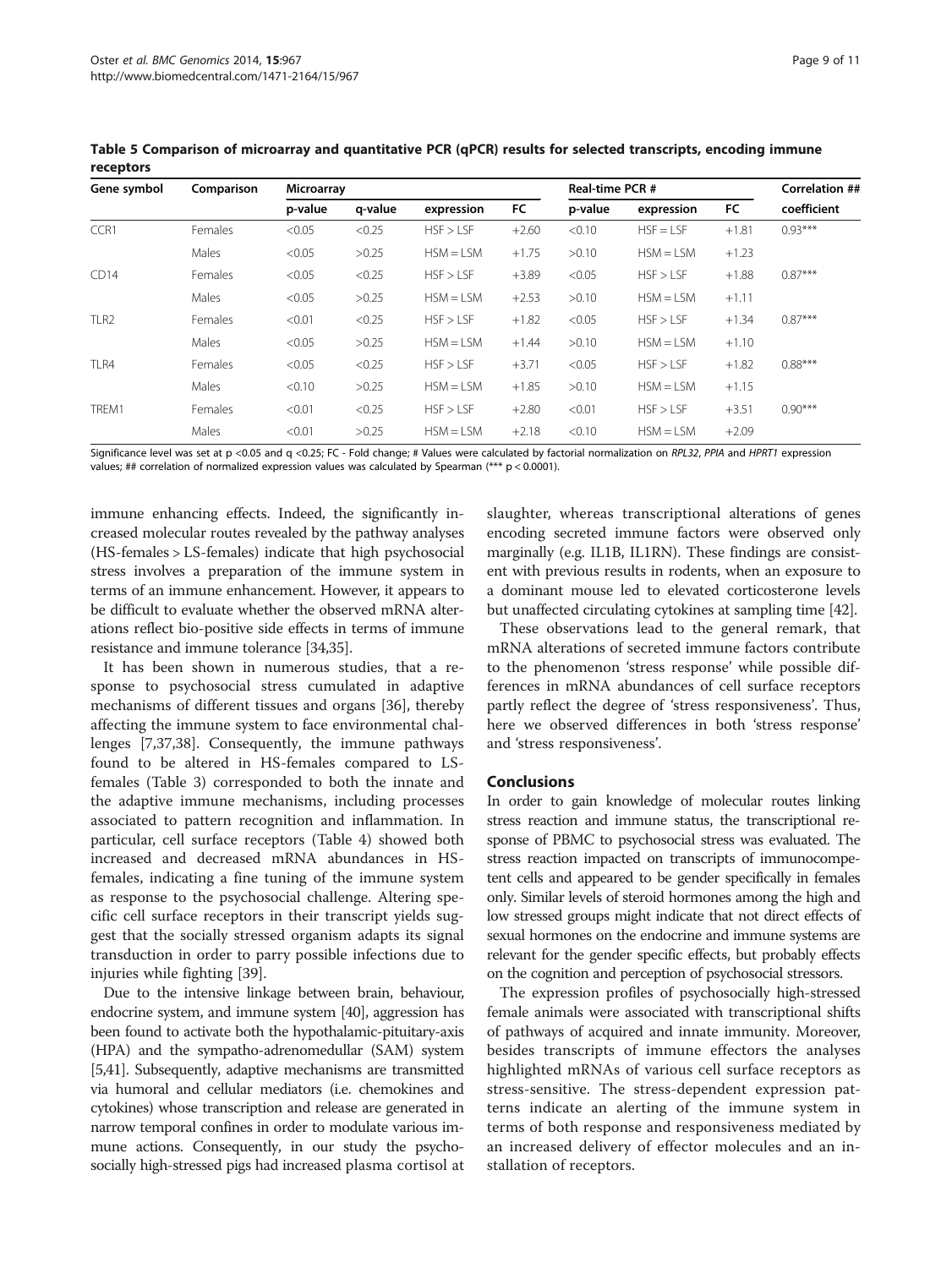# <span id="page-9-0"></span>Additional file

[Additional file 1:](http://www.biomedcentral.com/content/supplementary/1471-2164-15-967-S1.xls) Ingenuity pathways and metadata of involved genes (p values, q values, Fold changes) differing between HS-females and LS females.

#### Abbreviations

PBMC: Peripheral blood mononuclear cells; HSF: High stressed females; LSF: Low stressed females; HSM: High stressed males; LSM: Low stressed males.

#### Competing interest

The authors declare that they have no competing interests.

#### Authors' contributions

Conceived and designed the experiments: EM KW SPT RBD AF PM. Performed the experiments: MO EM SP KW. Participated in sampling, assisted in statistical analysis and revised the manuscript critically for scientific content: SP RBD SPT GE LT EK RK AF PM. Analysed the data: MO EM SP KW. Contributed reagents, materials, analysis tools: EM SP KW. Contributed significantly to the concept, design and coordination of the study: RBD SPT. Wrote the paper: MO EM KW. All authors read and approved the final manuscript.

#### Acknowledgements

The authors thank Angela Garve, Hannelore Tychsen, Annette Jugert, and Kerstin Jahnke for their excellent technical help. We are also grateful to Sarah H Ison for expertly performing the lesion scoring and to Peter Andresen for allowing his pigs and farm to be used for the animal experiment.

#### Funding

This work was part-funded by the 6th Research Framework Programme of the European Union as part of the SABRE project (cutting-edge genomics for sustainable animal breeding) and the Federal Ministry of Education and Research (BMBF) as part of the PHENOMICS project (support code: 0315536F). FBN, PIC and INRA provided their own matched funding. SRUC matched funding was provided by the Rural and Environment Science and Analytical Services (RESAS) Division of the Scottish Government.

#### Author details

<sup>1</sup>Leibniz Institute for Farm Animal Biology (FBN), Institute for Genome Biology, Wilhelm-Stahl-Allee 2, 18196 Dummerstorf, Germany. <sup>2</sup>Animal & Veterinary Science Research Group, SRUC, West Mains Road, Edinburgh EH9 3JG, UK. <sup>3</sup>PIC UK, 2 Kingston Business Park, Kingston Bagpuize, Oxfordshire OX13 5FE, UK. <sup>4</sup>PIC Germany, PIC Deutschland GmbH, Ratsteich 31, 24837 Schleswig, Germany. <sup>5</sup>Optimeter, Oyaksitesi 1.kisim 11b blok da:4, Sefakoy, Istanbul, Turkey. <sup>6</sup>Vion Food Group, Boseind 10, 5281 RM Boxtel Postbus 1, 5280 AA Boxtel, The Netherlands. <sup>7</sup>Université Victor Segalen Bordeaux 2, PsyNuGen, UMR 1286 INRA, 33076 Bordeaux, France.

#### Received: 13 December 2013 Accepted: 15 October 2014 Published: 8 November 2014

#### References

- 1. Zen M, Canova M, Campana C, Bettio S, Nalotto L, Rampudda M, Ramonda R, Laccarino L, Doria A: The kaleidoscope of glucorticoid effects on immune system. Autoimmun Rev 2011, 10:305–310.
- 2. Webster Marketon J, Glaser R: Stress hormones and immune function. Cell Immunol 2008, 252:16–26.
- Maier S: Bi-directional immune-brain communication: Implications for understanding stress, pain, and cognition. Brain Behav Immun 2003, 17:69–85.
- 4. König E, Zhou M, Wang L, Chen T, Bininda-Emonds O, Shaw C: Antimicrobial peptides and alytesin are co-secreted from the venom of the midwife toad, alytesmaurus (alytidae, anura): implications for the evolution of frog skin defensive secretions. Toxicon 2012, 60:967-981.
- 5. D'Eath R, Turner S, Kurt E, Evans G, Thölking L, Looft H, Wimmers K, Muráni E, Klont R, Foury A, Ison SH, Lawrence A, Mormède P: Pigs aggressive temperament affects pre-slaughter mixing aggression, stress and meat quality. Animal 2010, 4:604–616.
- 6. Björk A, Olsson N, Christensson E, Martinsson K, Olsson O: Effects of amperozide on biting behavior and performance in restricted-fed pigs following regrouping. J Anim Sci 1988, 66:669-675.
- 7. Dhabhar F: Stress, leukocyte trafficking, and the augmentation of skin immune function. Ann N Y Acad Sci 2003, 992:205–217.
- 8. McGlone J, Curtis S: Behavior and performance of weanling pigs in pens equipped with hide areas. J Anim Sci 1985, 60:20-24.
- 9. Turner S, Farnworth M, White I, Brotherstone S, Mendl M, Knap P, Penny P, Lawrence A: The accumulation of skin lesions and their use as a predictor of individual aggressiveness in pigs. Appl Anim Behav Sci 2006, 96:245–259.
- 10. Turner S, Roehe R, D'Eath R, Ison S, Farish M, Jack M, Lundeheim N, Rydhmer L, Lawrence A: Genetic validation of postmixing skin injuries in pigs as an indicator of aggressiveness and the relationship with injuries under more stable social conditions. J Anim Sci 2009, 87:3076-3082.
- 11. Kanitz E, Tuchscherer M, Puppe B, Tuchscherer A, Stabenow B: Consequences of repeated early isolation in domestic piglets (sus scrofa) on their behavioural, neuroendocrine, and immunological responses. Brain Behav Immun 2004, 18:35–45.
- 12. Sutherland M, Niekamp S, Rodriguez-Zas S, Salak-Johnson J: Impacts of chronic stress and social status on various physiological and performance measures in pigs of different breeds. J Anim Sci 2006, 84:588–596.
- 13. Morrow-Tesch J, McGlone J, Salak-Johnson J: Heat and social stress effects on pig immune measures. J Anim Sci 1994, 72:2599–2609.
- 14. Tuchscherer M, Puppe B, Tuchscherer A, Kanitz E: Effects of social status after mixing on immune, metabolic, and endocrine responses in pigs. Physiol Behav 1998, 64:353–360.
- 15. Turner S, Roehe R, Mekkawy W, Farnworth M, Knap P, Lawrence A: Bayesian analysis of genetic associations of skin lesions and behavioural traits to identify genetic components of individual aggressiveness in pigs. Behave Genet 2008, 38:67–75.
- 16. Muráni E, Ponsuksili S, D'Eath R, Turner S, Kurt E, Evans G, Thölking L, Klont R, Foury A, Mormède P, Wimmers K: Association of HPA axis-related genetic variation with stress reactivity and aggressive behaviour in pigs. BMC Genet 2010, 11:74.
- 17. Muráni E, Ponsuksili S, D'Eath R, Turner S, Evans G, Thölking L, Kurt E, Klont R, Foury A, Mormède P, Wimmers K: Differential mRNA expression of genes in the porcine adrenal gland associated with psychosocial stress. J Mol Endocrinol 2011, 46:165-174.
- 18. Oster M, Muráni E, Ponsuksili S, D'Eath R, Turner S, Evans G, Thölking L, Kurt E, Klont R, Foury A, Mormède P, Wimmers K: Hepatic expression patterns in psychosocially high-stressed pigs suggest mechanisms following allostatic principles. Physiol Behav 2014, 128:159-165.
- 19. D'Eath R: Individual aggressiveness measured in a resident-intruder test predicts the persistence of aggressive behaviour and weight gain of young pigs after mixing. Appl Anim Behav Sci 2002, 77:267–283.
- 20. Puppe P: Effects of familiarity and relatedness on agonistic pair relationships in newly mixed domestic pigs. Appl Anim Behav Sci 1998, 58:233–239.
- 21. Kauffmann A, Gentleman R, Huber W: Arrayqualitymetrics: a bioconductor package for quality assessment of microarray data. Bioinformatics 2009, 25:415–416.
- 22. Bourgon R, Gentleman R, Huber W: Independent filtering increases detection power for high-throughput experiments. Proc Natl Acad Sci USA 2010, 107:9546–9551.
- 23. Storey J, Tibshirani R: Statistical significance for genomewide studies. Proc Natl Acad Sci U S A 2003, 100:9440-9445.
- 24. Naraballobh W, Chomdej S, Muráni E, Wimmers K, Ponsuksili S: Annotation and in silico localization of the Affymetrix GeneChip Porcine Genome Array. Arch Anim Breed 2010, 53:230–238.
- 25. Grossman C: Regulation of the immune system by sex steroids. Endocr Rev 1984, 5:435–455.
- 26. Da Silva J: Sex hormones and glucocorticoids: interactions with the immune system. Ann N Y Acad Sci 1999, 876:102–117.
- 27. Castro J: Orchidectomy and immune response. Ann R Coll Surg Engl 1976, 58:359–367.
- 28. Viselli S, Stanziale S, Shults K, Kovacs W, Olsen N: Castration alters peripheral immune function in normal male mice. Immunology 1995, 84:337–342.
- 29. Kaeoket K, Persson E, Dalin A: Corrigendum to "The sow endometrium at different stages of the oestrus cycle: studies on morphological changes